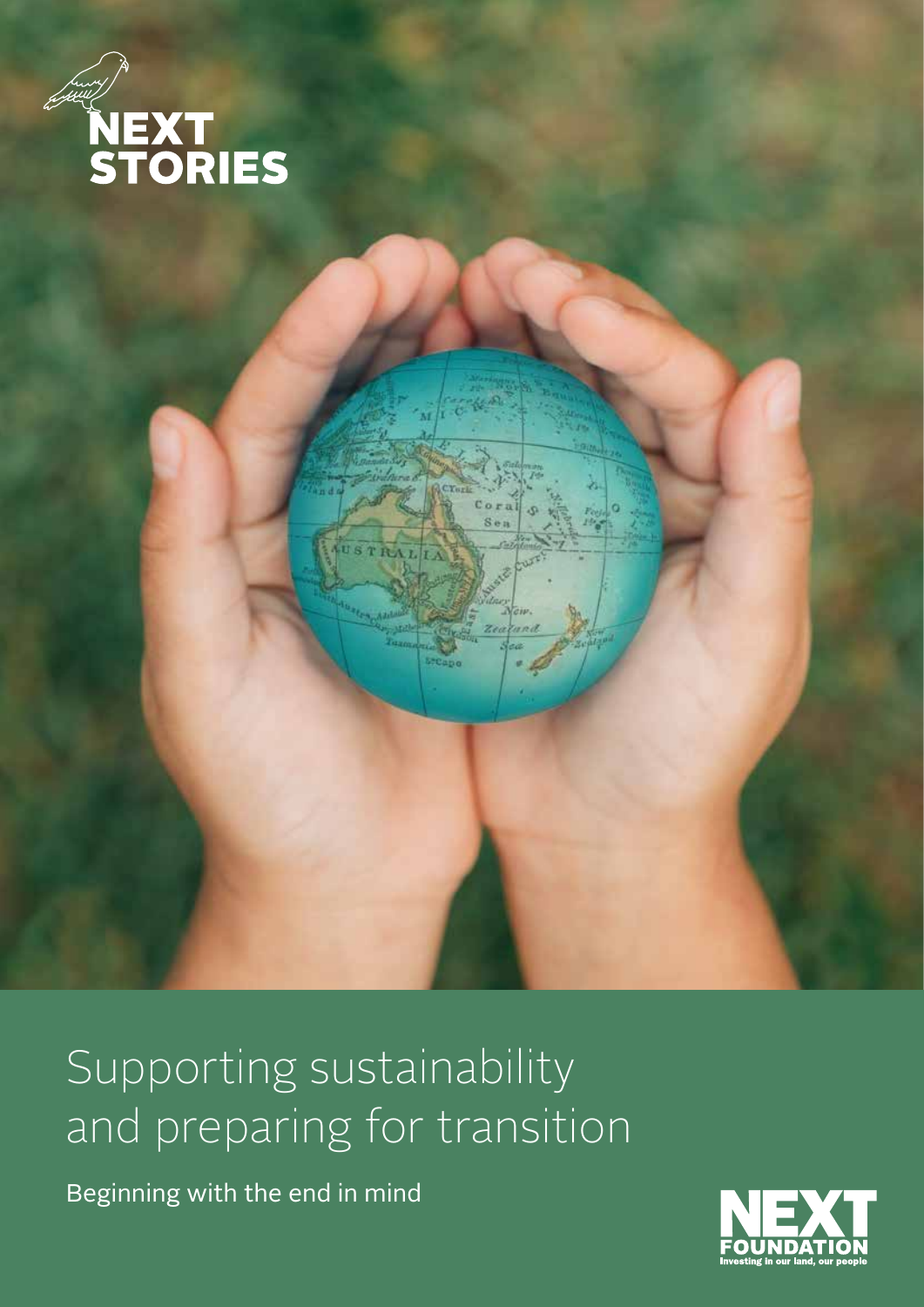- NEXT is a spend down foundation and planning for transition begins at the point of NEXT investment
- Sustainability of grant partners includes financial resilience and may include capacity building
- To ensure long term impact, the NEXT approach in environment includes collective impact, community ownership and partnering with the Crown. The Tomorrow Accord is an exemplar of what is possible through partnership
- In the education area, NEXT is earlier on the journey and the focus is more on conversations with grantees about sustainable long term funding
- Sustainability of grant partners is an important issue for all philanthropic organisations - this is particularly the case for foundations with a limited life. Many sunset foundations have documented their lessons and experience, including the importance of preparing early and well for transition

## 'E hara taku toa i te toa takitahi, he toa takitini'

*My strength is not as an individual but as a collective* 

### NEXT's approach to sustainability

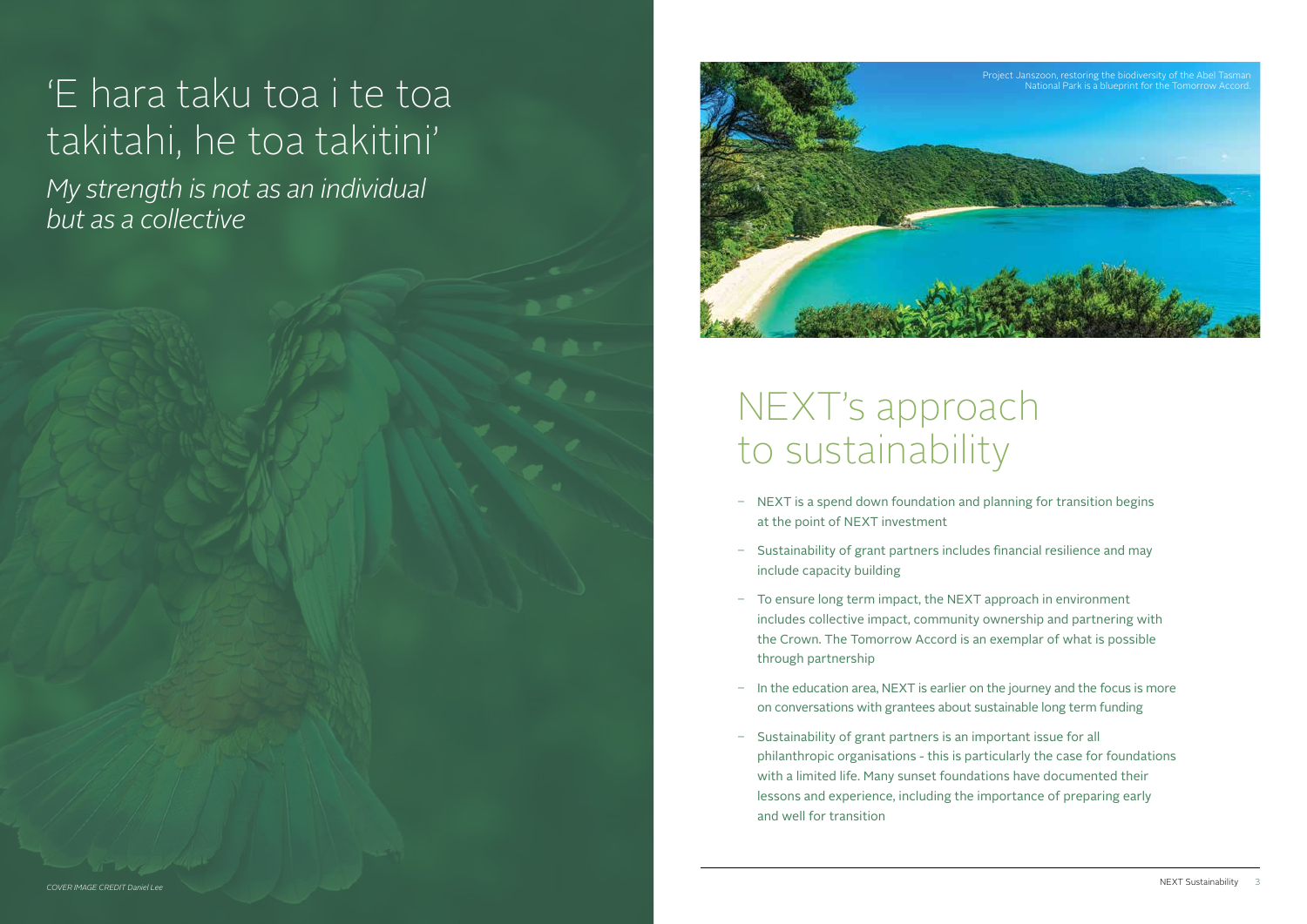# A focus on enduring outcomes

'Very early on we agreed that NEXT should not just be a funder, it should be a partner. NEXT assists with governance, with setting targets and meeting them, with networking and connecting to other related organisations, to finding other funders - whatever is required for success. Helping create sustainability was part of that. In order for a project to have a true legacy, it has to be sustainable. Take for example environmental operating and funding model to maintain the work afterwards, it's just going to revert back. vision to make it sustainable.'

Chris Liddell FOUNDING NEXT CHAIR

We are not here forever. It's important as if organisations just rely on NEXT funding, there walking alongside the organisations, bringing our strengths to the table and helping in the areas of governance, management and accountability. We want the organisations we invest in to become stronger as a result of their contact with NEXT.'

'I see it as one of the benefits of being a sunset fund - we are forced into having that sustainability and transition conversation early, starting point for the conversation is we are not going to be here one day – how can we work alongside you and ensure you are best placed for

Bill Kermode NEXT FOUNDATION

### 'NEXT is not a perpetual foundation. Sustainability of our grant partners is important and they cannot become dependent on us. We will fund change, but we are not there forever.' Barrie Brown NEXT CHAIR

Carol Campbell TRUSTEE

NEXT is a ten year spend down foundation. Sustainability of grant partners and transitioning well is a conversation that begins at the point of investment. The intent is to plan well, do no harm when exiting and leave partners positioned for future success.

- NEXT starts the sustainability conversation at the point of investment
- The aim is to leave grant partners in a strong position once NEXT has transitioned out
- Sustainability includes financial resilience and may include additional capacity building of partner organisations, 'Bringing our strengths to the table and helping them in the areas of governance, management and accountability'
- Grant partners are invited to think about the most impactful way to structure the funding. For example some partners write NEXT out of their investment plan in three years while others opt for a longer time frame
- NEXT can facilitate conversations between grantees where there are areas of commonality, to learn from each other and explore collective approaches
- As a catalytic investor NEXT can provide start-up capital and influence others to get on board, such as iwi, philanthropy, government and business

#### **WHY SUSTAINABILITY MATTERS**

- Sustainability ensures enduring impact, 'We are taking a disciplined approach to how we deploy capital and we want the outcomes to be enduring'
- The hopes of a community have been raised and it's important to deliver on the promise
- Avoid dependency on a single funder





Chris Liddell, NEXT Founding Chair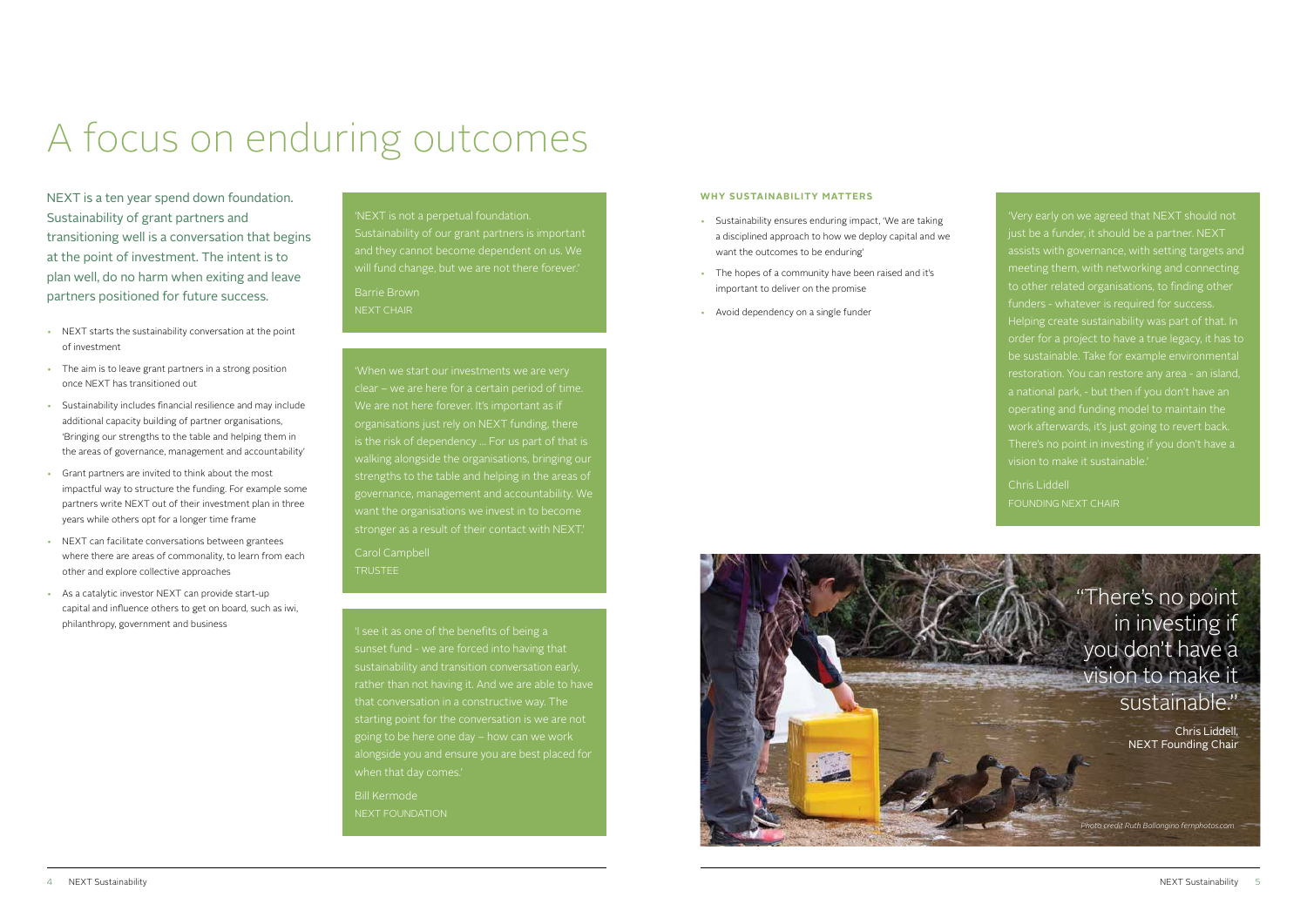There are a various ways for-purpose organisations can grow their financial sustainability including:

- Diversifying their financial model and avoiding dependency on one or two sources
- Securing government and/ or other funding (philanthropy, business etc)

Collective impact, encouraging community ownership and partnering with the Crown are all part of the plan to sustain the mahi.

To ensure long term impact, the NEXT approach in the environment area includes

- Engaging iwi at the start 'start with iwi at the table' and learning from and incorporating the Māori world view
- Applying collective impact principles, sharing ownership and 'building social capital so it becomes community owned.' For example Taranaki Mounga is a collaboration between Taranaki Iwi, DOC and NEXT as founding partners, together with founding sponsors, Shell NZ, TSB Community Trust, Jasmine Social Investments and Landcare Research. The consortia work closely with local groups and volunteers, all working towards the goal to Restore Taranaki
- Focusing on partnerships to create long-term sustainability and community ownership. For example the Tomorrow Accord with government is critical for sustainability of Taranaki Mounga, Project Janszoon and Te Manahuna Aoraki
- Exploring fees for service to enable ongoing investment. For example fee taking in parks with concession operators and/ or the public
- Building capacity of partner organisations in areas such as governance and leadership
- Exploring where commercial models may be appropriate. For example, the potential for Zero Invasive Predators (ZIP) to become self-sustaining through product sales and conservation advisory services (while still retaining it's not-for-profit status)
- Raising awareness of the mental, physical and spiritual benefits of 'being in nature' and volunteering 'for something bigger than yourself' (supports movement building)
- Sharing stories of what is working, sharing learning

# Financial sustainability

## Sustaining the mahi – environment

'We are here to solve a problem and then we are out. We will no longer be required. The driver for tools in people's hands as cheaply as possible, to ensure they are used at as big a scale as possible. We want maximum impact. We have gone faster than we ever envisaged. We are now actively setting up a product arm, giving people access to the gear we developed. In this financial year we will supply about \$250,000 in product sales for large scale projects. It's really good tangible evidence that what we are producing

ZIP (ZERO INVASIVE PREDATORS)

'An important aspect is fostering deep understanding and ownership at the local institutions and other potential philanthropists within it. Creating space for others to know the work and own the outcomes … also with manaakitanga, if you are giving, with a reciprocity principle such as with the tuakana/ teina relationship (where siblings look after each other), we as humans would be looking after the land, rivers and creatures as though we were looking after ourselves and our whānau. This is the Māori worldview, we are all younger siblings of the greater environment that we live in, we are not separate from it, but intrinsically linked.'

Jan Hania NEXT FOUNDATION

- Charging a fee for service or other commercial model
- Having an enterprise arm that generates revenue
- Events and campaigns (such as crowd funding)
- Memberships and/or alumni giving
- Pro bono support

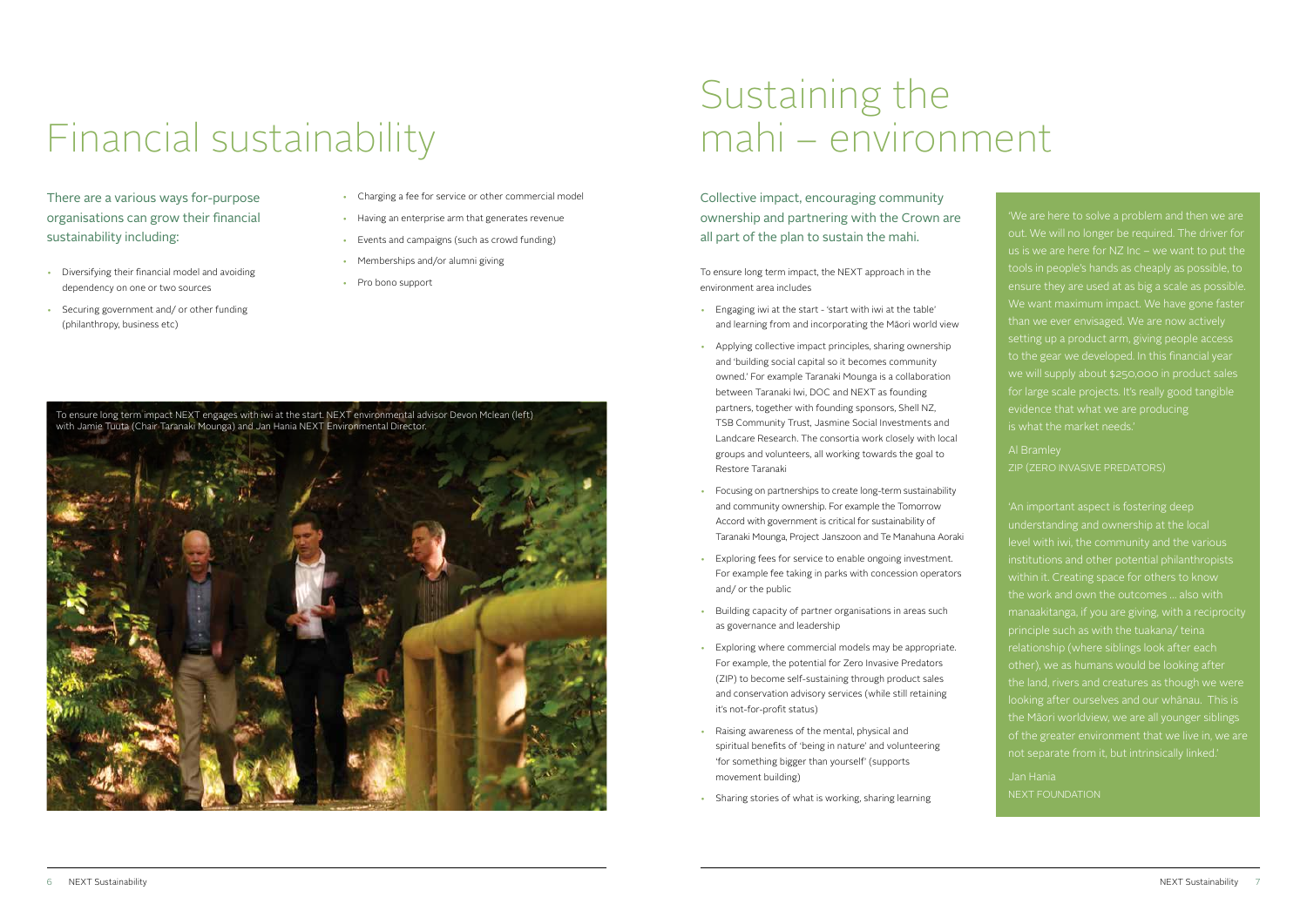'The Tomorrow Accord will be applied in Abel Aoraki. It is the key mechanism for developing sustainability there. It's handing it over in good shape to DOC, who are the natural funders.'

**Bill Kermode** 

'The Tomorrow Accord concept was that NEXT would provide project capital and then finite amount of annual budget and if it's using that funding to carry out major projects, it will struggle to protect and maintain all the land it oversees. It is a more sustainable model for it and encourage others to fund major capital improvement projects. The Accord envisages that NEXT and other partners fund and manage a major project and then hand it over to DOC to sustain the improvements once certain milestones have been met.'

Chris Liddell FOUNDING NEXT CHAIR

#### **THE TOMORROW ACCORD**

- 
- by government working on its own;
- 
- who are committed to engaged partnerships;
- long-term commitments from both parties;
- and the feature are then insurrounted over the long term by<br>primarily on public land and will result in public benefit;
- primarily on public dangenous marrorum in public below.<br>• consistent with the scale and nature of other qualifying projects;
- 



The Tomorrow Accord partnership with the Crown is central to NEXT's long term impact in environment and an exemplar of what is possible through partnership

> • structured so that the project targets are achieved and funded through the partnership and the results are then maintained over the long term by government;

- In 2014 the Tomorrow Accord was formed This is an agreement between the New Zealand
- Government and the NEXT Foundation and it is structured to be able to be used by any philanthropic organisation
- Once pre-agreed biodiversity outcomes are achieved (such as eradication of predators or pests) the Crown agrees to maintain those levels

*www.nextfoundation.org.nz/news/the-tomorrow-accord* 

#### *Qualifying projects*

In 2011 the Project Janszoon Trust created a unique partnership with the Department of Conservation to transform the ecological prospects of Abel Tasman National Park in time for the 400th anniversary of the landing of Abel Janszoon Tasman in 2042.

'Qualifying projects' will be projects that exhibit similar characteristics to that founding project and will be:

• focussed on ambitious, measurable conservation objectives that could not be achieved

• well aligned with DOC's brand, existing philanthropists' reputations, and with government long-term objectives (including Treaty obligations and broader public interest values);

• funded through philanthropic investment from credible, established philanthropists

• interventions that contribute to positive social transformation that builds towards the vision of this Accord.

Department of Conservation Te Papa Atawhai

### THE TOMORROW ACCORD

### THE TOMORROW ACCORD

#### **Vision: New Zealand is the greatest living space on Earth.**



newzealand.govt.nz

*Hon. Dr Nick Smith Minister of Conser 22 March 2014*

> Department of Conservation Te Papa Atawbai

*An agreement between the New Zealand Government and the NEXT Foundation*

lives and lifestyles.

New Zealanders' health and wellbeing, outdoor lifestyles, national identity and our economy all depend on our natural environment.

Our natural environment belongs to all of us, and we all have a role to play in protecting it for the benefit of present and future New Zealanders.

All New Zealanders have a stake in nature, because it underpins our The New Zealand Government is committed to ensuring that: qualifying projects are well supported (with both management and technical input that is fit for purpose); and

Visionary philanthropists are committed to contributing to this vision by investing in game-changing conservation intervention They partner with the government on qualifying projects (defined overleaf) that achieve biodiversity gain and community engagement at a scale that leads to long-term social, environmental and economic transformation and inspires others to act.

• New Zealanders gain environmental, social and economic benefits from healthy functioning ecosystems, from recreation opportunities and natural heritage, and from living our history; and

• where the agreed biodiversity outcomes are achieved, those outcomes are maintained by government for New Zealand's future.

The signatories to this Accord invite future conservation philanthropists and governments to commit to this vision and intention.



Director of Partnerships Martin Rodd and Project Janszoon Director Bruce Vander Lee.

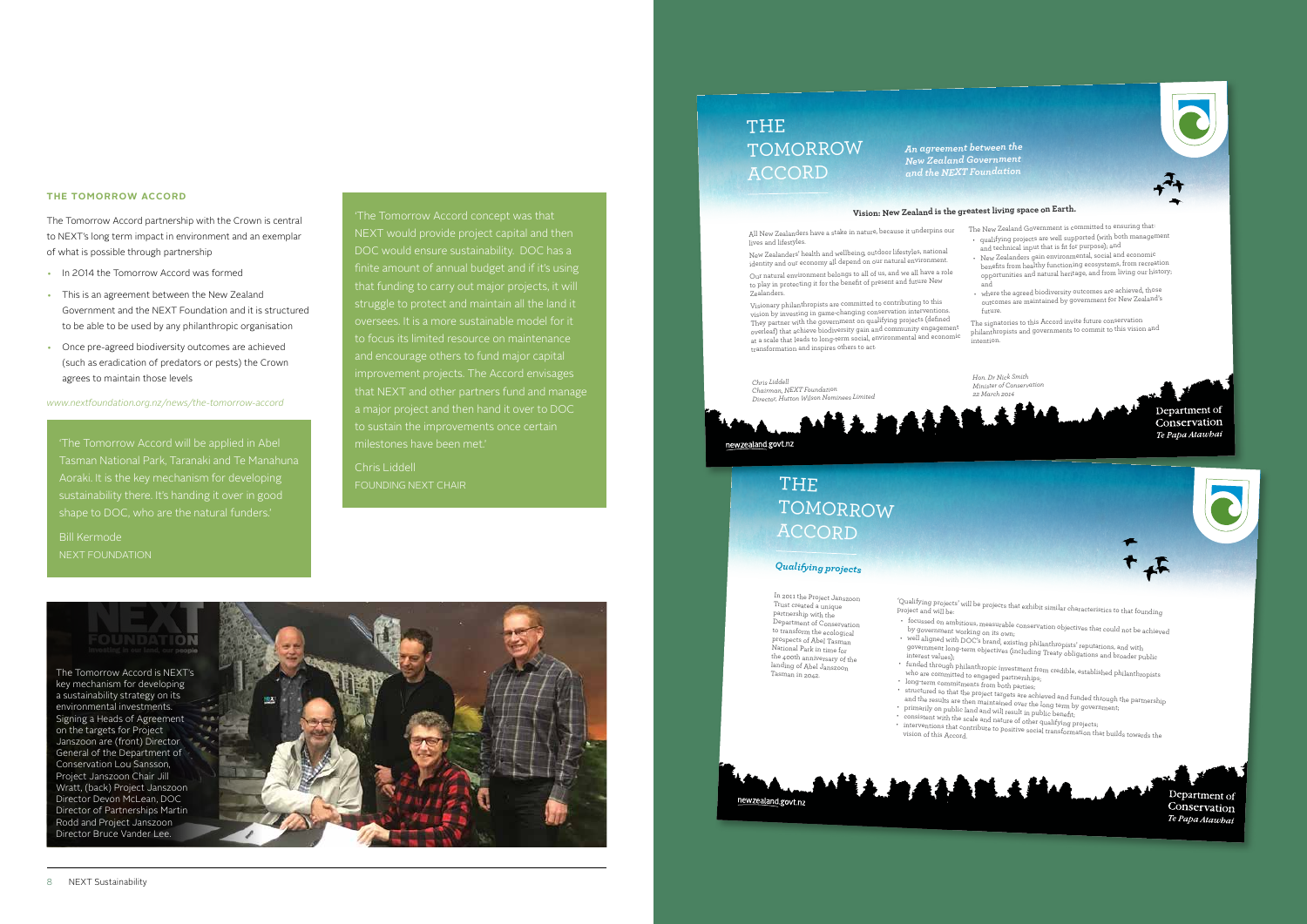## Sustaining the mahi – education

Sustainability in the education area is more challenging as there is no easily agreed single goal (such as predator free New Zealand) and no Tomorrow Accord agreement with the Crown, although discussions are in train. The focus is more on exploring sustainable financial models with grant partners.

'Thinking about sustainability in the education area is more challenging because we don't at this stage have a Tomorrow Accord style agreement with government. Here it's more about conversations with grantees about the various possibilities for sustainable long term funding. We have joint conversations going on with key grantees about how we could work together to find sustainable funding solutions. We have Ako Mātātupu: Teach First NZ, Manaiakalani and Springboard Trust in particular talking about this.'

Ewen Anderson NEXT FOUNDATION

'The principle is to make sure that when NEXT's investment is completed, the project itself is left in a stronger position than it was originally. in practice. There is a deliberate and conscious piece of work being done, looking at the ways of managing transition in ways that do maximise the chance of sustainability moving forward.'

Margaret Bendall

'There is no silver bullet in terms of creating a funding pot. NEXT sees itself as having a role in helping the organisations that we support in setting up a long term sustainable plan. If the organisation needs to be around for some time to achieve it's goals, it needs to have a long-term model to support it.'

Bridget Best NEXT FOUNDATION

'We are being intentional around funding. For example Talking Matters wanted more funding for longer. For the total grant we had to look at that intentionally and the challenge for the advisory board, we broke it into groups and The funding will reduce over time.'

Mike Ferrand NEXT FOUNDATION

'It's helpful that NEXT has been so upfront. With five years to go, they have asked me to come up with a solution. NEXT is really open. We have had some frank conversations about what our long term model looks like and is our solution fundraising, commercialisation, the has been backing us with some of the things we facilitated a conversation between ourselves, Springboard and Manaiakalani. Having that weight in the conversation was helpful.'

Jay Allnutt AKO MĀTĀTUPU: TEACH FIRST NZ

#### **TO ENSURE SUSTAINED IMPACT, THE NEXT APPROACH IN THE EDUCATION AREA INCLUDES**

- Having the transition conversation with grant partners early
- Bringing partners together in the education area, to explore a sustainability framework that may be shared with others
- Empowering grantees to design their own investment plan regarding the timing and form of NEXT grants
- Investing in 'ideas' and capacity building that may support sustainability. For example NEXT supported a theory of change with Ako Mātātupu: Teach First NZ, to strengthen their mahi and support them in sharing their story with others (including funders) and has provided evaluation support for others
- Advocating with the Ministry of Education for ongoing support

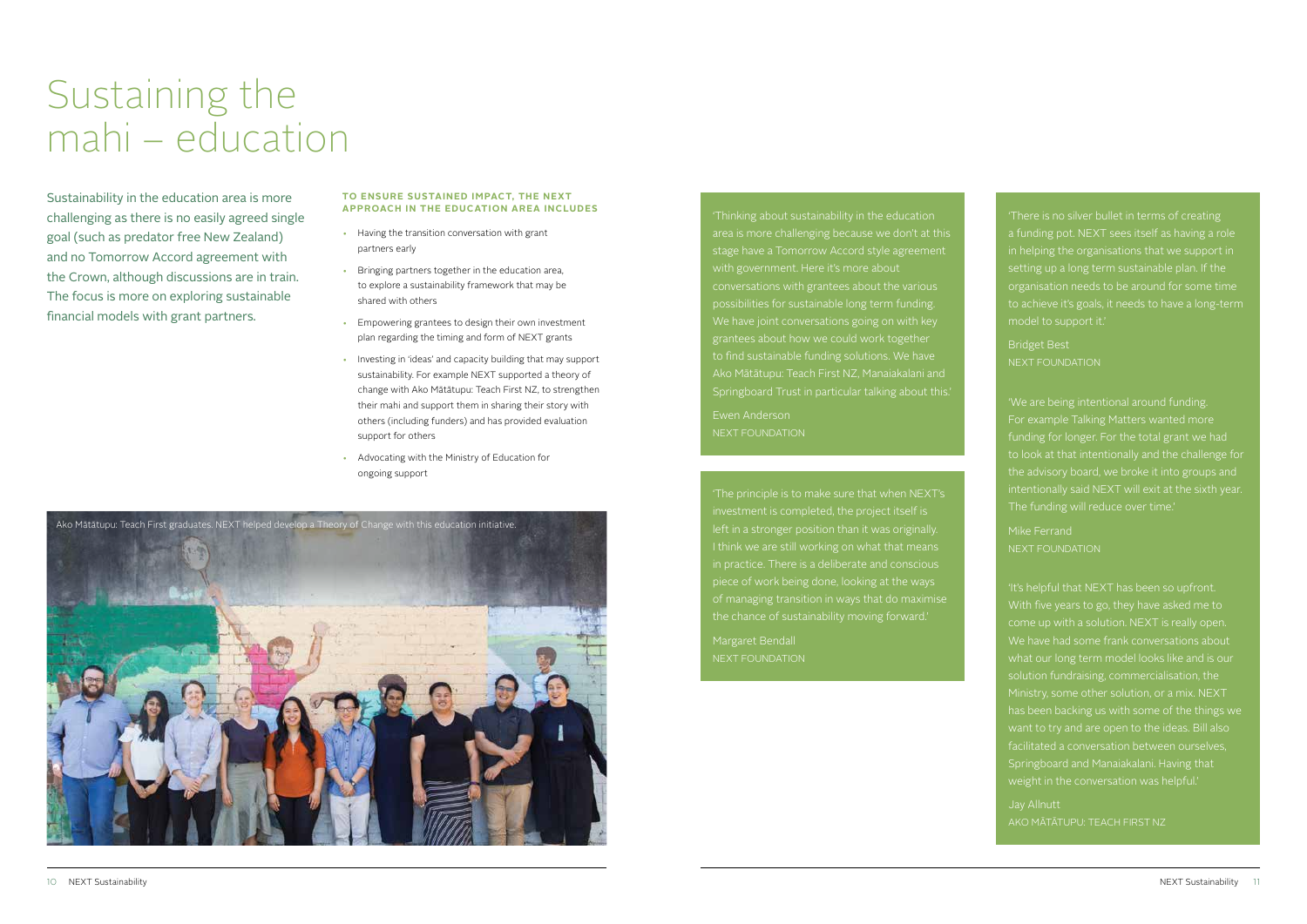## Sunset foundations and sustainability

Sustainability of grant partners is an important issue for all philanthropic organisations. This is particularly the case for foundations that have a sunset date.

#### **ATLANTIC PHILANTHROPIES**

In 1984 Chuck Feeney transferred the majority of his wealth to Atlantic Philanthropy - a spend down foundation that will have invested \$8 billion in charitable projects from 1982 to 2020. Chuck's 'giving while living' approach was influential with others including Warren Buffet and the Gates. In May 2018 Atlantic Philanthropies published '2020 Hindsights: Top 10 Lessons.' This included the lesson of being a sole or major funder on a project can leave grant partners 'scrambling to find funds' when Atlantic exited; the importance of ensuring grantees take responsibility for finding other sources of support; and when planning to exit from funding relationships to be sure that partners are not 'surprised when the end date approaches.'

*www.atlanticphilanthropies.org* 

#### **THE BRAINERD FOUNDATION**

The Brainerd Foundation established by Paul and Debbie Brainerd has a strategic focus on environmental protection of the Pacific Northwest United States. The Foundation plans to spend out their endowment by 2020, 'We must each do whatever we can to protect the natural resources that sustain this planet.' And as Brainerd approaches spend out date, it is setting it's sights on the future, 'Supporting a pipeline of new conservation donors; deepening the bench of conservation leaders in our region; and helping our grantees adopt the cultures, structures, and strategies that will attract the next generation of advocates.' Paul and Debbie Brainerd have a connection to New Zealand falling in love with Glenorchy 20 years ago and in 2018 opening Camp Glenorchy – New Zealand's first net zero energy accommodation.

*www.brainerd.org*

#### **ONE FOUNDATION**

In 2004 Irish entrepreneur Declan Ryan established ONE Foundation - a ten year, spend down €100 million fund, with a 'focus on improving the lives of children in Ireland and Vietnam'. In 2014 ONE published their 'Impact Report,' including their approach to supporting grant partner sustainability. At ONE's halfway point, they began incorporating exit scenarios into all business plans and as sunset approached their focus shifted to sustainability, 'supporting organisations to transition successfully after our closure, including negotiating with Government on funding for specific investees.' As part of their exit strategy, partner organisations were offered a suite of supports, including 'help with planning, fundraising development, leadership development and governance strengthening.' ONE designed a 'graduation package' for investees including fundraising; a governance audit; human resources support; and one to one coaching for CEO's, 'investees could pick from this menu according to their needs during the exit phase'.

A further learning, was ONE Foundation didn't predict the recession and 'ONE's exit plans were predicated on a growth economy and had to be completely reinvented in the new context. Exit planning as early as possible is key to success … But be prepared to change plan' ONE Foundation (2014).

have been actively happening between our board and the board of NEXT, since the day of the first investment. One of the benefits of NEXT is all the grantee organisations are thinking about the what does a sustainable funding model without can we think together, what do we do between now and then. There is shared thinking and the or months.'

### Ian Narev SPRINGBOARD TRUST

'NEXT have been transparent, they are not prescriptive about the countdown and they are open to how we frame it. We have explicit conversations going on with the Ministry of Education about this process and having the Crown in. We will need to have a bespoke arrangement that is created and articulated for Manaiakalani and NEXT. We are going to design it, we are clear and have our eyes wide open.'

Pat Snedden

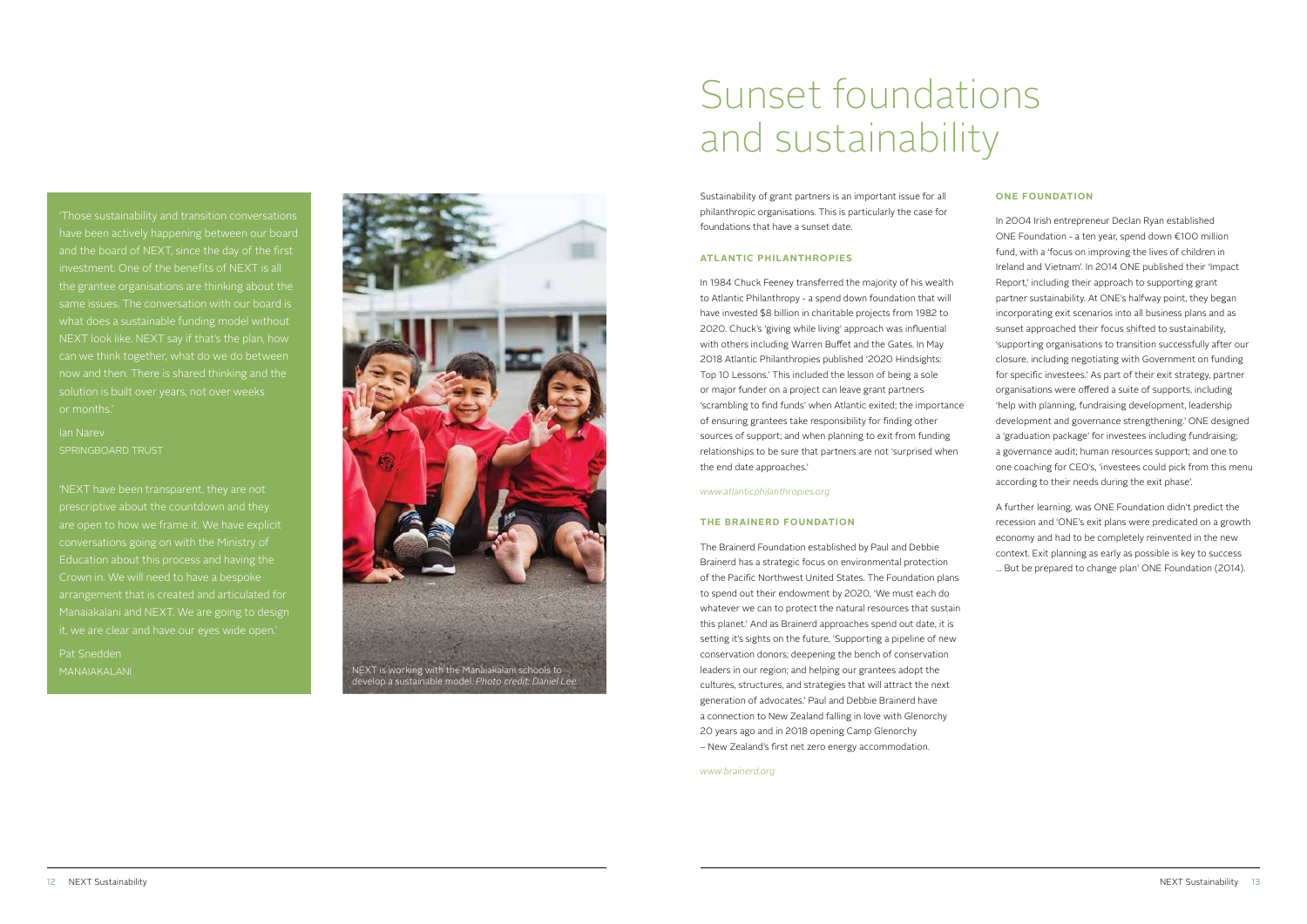### Lessons from limited life foundations

'Think through how to clearly communicate your intentions to grantees and make sure they are planning well for the loss in funding. For example … designing exit grants in a way that will most help each grantee (whether it be general support, a matching grant, or another approach).'

(Charis Loh and Ellie Buteau, 2017)

 'Talk to your long-time grantees and partners and get their thoughts, including their ideas on how you might best use your resources once you've decided to spend down. Set up internal processes for reflection and dialogue about what it would look like to end well.'

THE JOHN MERCK FUND

'Seek philanthropic partners and help your grantees prepare early for the foundation's departure.'

THE AVI CHI FOUNDATION

In 2017, the Centre for Effective Philanthropy published, 'A DATE CERTAIN - Lessons from Limited Life Foundations.' This study was based on interviews with leaders from eleven limited life foundations planning to spend down in the next decade. Various lessons were documented, including the importance of leaving grant partners in a sustainable position

- There was a desire to leave grant partners in a strong position after foundation sunset. They viewed grantee success as a 'vital' part of their legacy
- Foundations owe their grantees to 'do no harm' when exiting, equipping them to be resilient and ensuring they are planning well for the loss in funding
- There was a desire to archive knowledge and preserve this, with various approaches
- Foundations can serve as champions for grantees, for example connecting them to future funders or providing honest feedback
- Some leaders put energy into collaborations with other funders as a result of the decision to spend down
- Be transparent in communications with grantees, particularly regarding the spend down plan
- Avoid unhealthy dependencies on the Foundation

Loh, Charis and Buteau, Ellie. 'A DATE CERTAIN. Lessons from Limited Life Foundations.' The Center for Effective Philanthropy (2017)

ONE Foundation. 'The ONE Foundation. 2004 – 2013 Impact Report.' ONE Foundation (2014)

www.atlanticphilanthropies.org

- www.brainerd.org
- www.sdbjrfoundation.org
- www.stupski.org

### REFERENCES

#### **THE S.D.BECHTEL JR FOUNDATION**

The S. D. Bechtel, Jr. Foundation and the Stephen Bechtel Fund, 'envision a productive, vibrant, and sustainable California that is a model of success and a source of innovation'. This limited life foundation has two programme focus areas – education and environment. It sees partner sustainability as important and supports capacity and resilience building of partners, 'so that they can carry on their important work long after the foundation's sunset. The Foundation supports a broad range of capacitybuilding requests from its current grantees such as strategy development and scenario planning, management and leadership training, communication assessments, business planning, and fundraising feasibility studies and development plans.'

#### *www.sdbjrfoundation.org*

#### **THE STUPSKI FOUNDATION**

The Stupski Foundation is a ten year spend down foundation and has a vision to, 'create a reality where the lives of the underserved and under-resourced in the San Francisco Bay Area and Hawaii are significantly improved through addressing the issues of hunger, life options for low-income youth and end of life care.' The Foundation is committed to the longterm sustainability of it's grant partners, 'We are steadfast in our commitment to our partners and will support them as they adapt to a changing landscape to become genuinely self sustaining.'

#### *www.stupski.org*